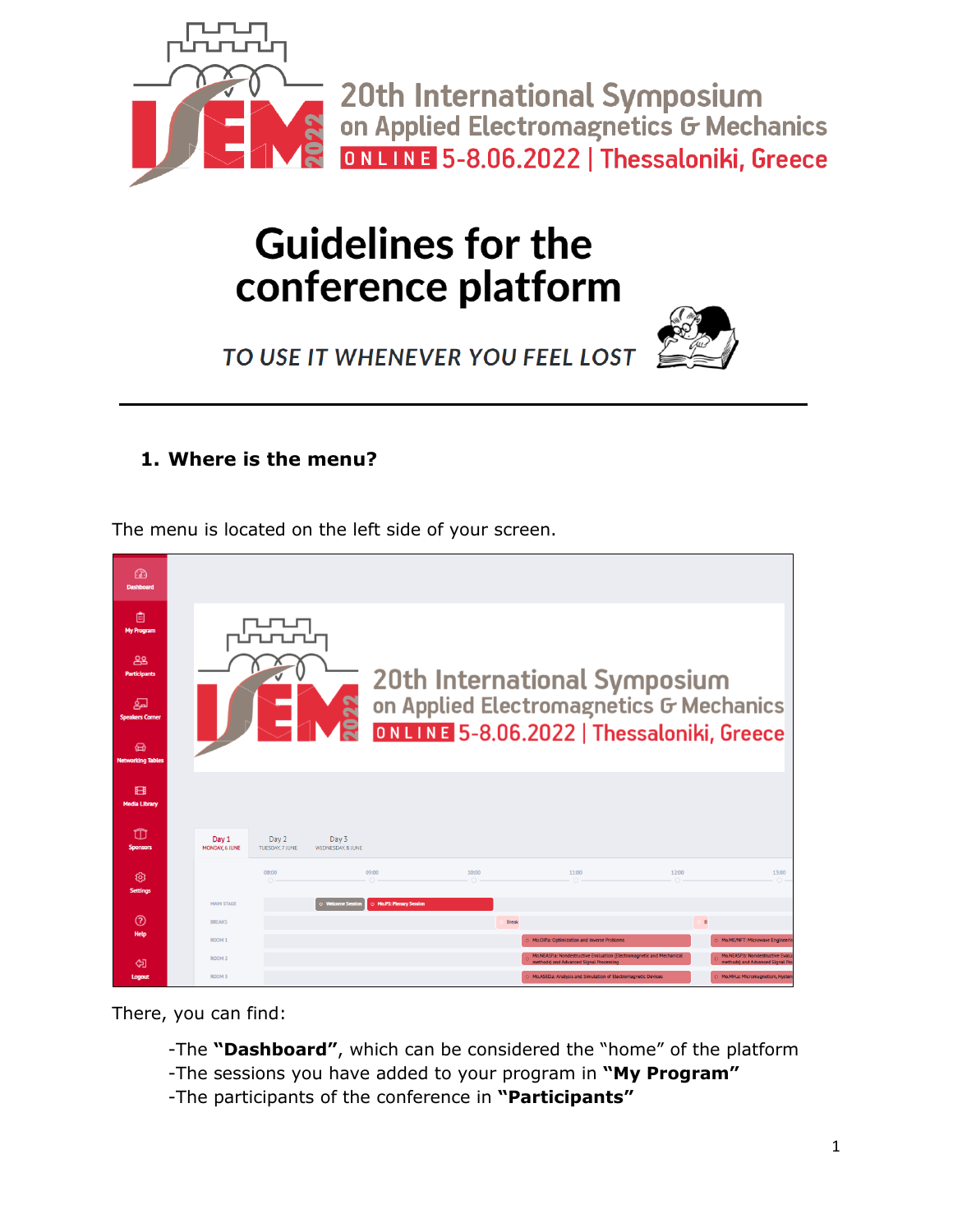

20th International Symposium<br>on Applied Electromagnetics G Mechanics ONLINE 5-8.06.2022 | Thessaloniki, Greece

## -The **"Networking Tables"**

-Information about the Keynote Speakers in **"Speakers"**

-The **"Media Library"**, where you will find material, like documents, recorded sessions etc.

# **2. How can I join a session?**

**5 minutes** before each session starts, the **JOIN** button will appear.

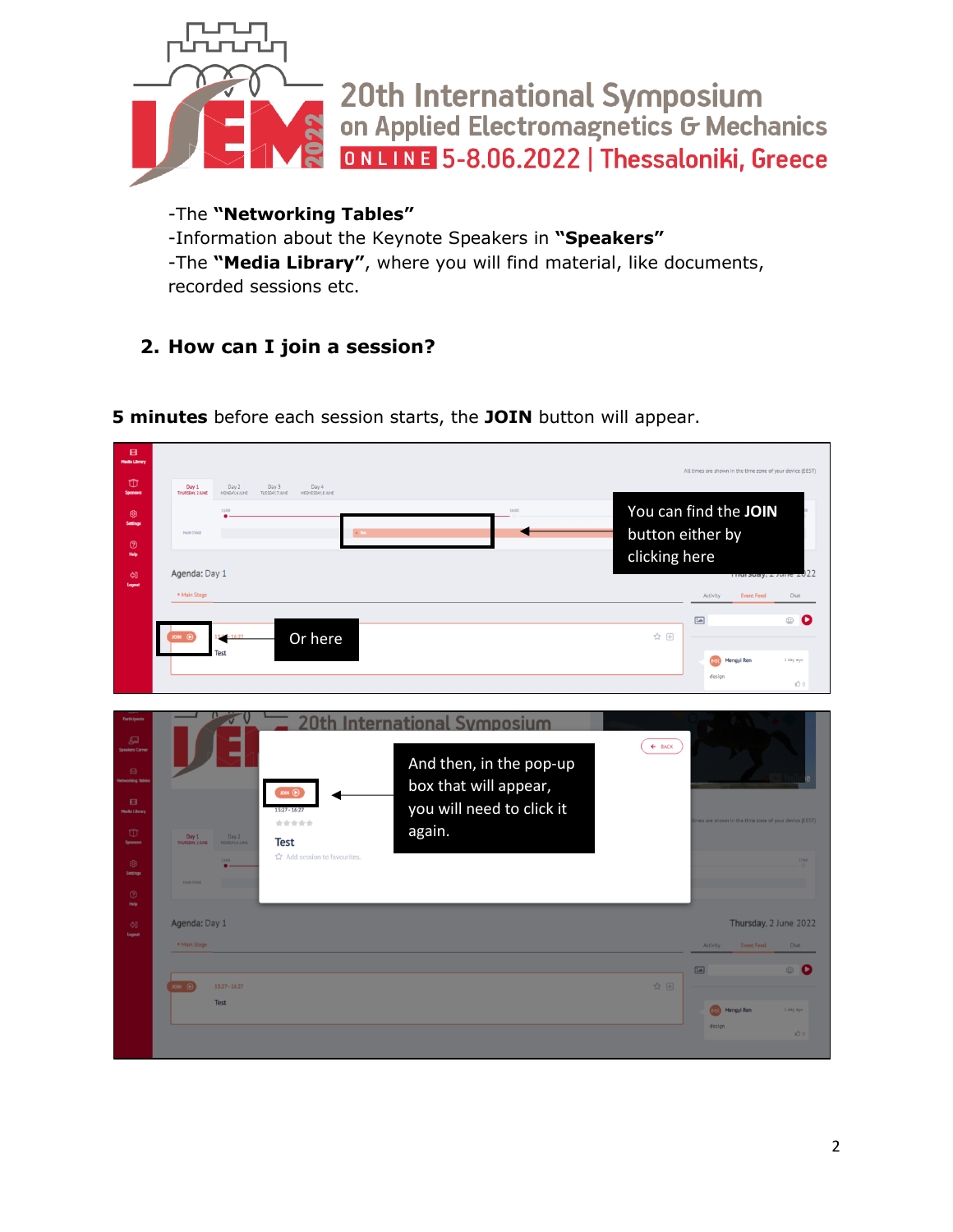

20th International Symposium on Applied Electromagnetics G Mechanics ONLINE 5-8.06.2022 | Thessaloniki, Greece

Once you will hit the JOIN button, you will be redirected to a **ZOOM** room, where all the zoom features are applying.

A moderator from our team will be waiting for you in the room. He/she will be there to assist you whenever you will need help.

## **3. How can I connect with other participants?**

### **Networking Tables**

Visit the "Networking Tables" tab you will find in the menu on your left and join a table. You want to create your own table? On the top right, click "Create a table", set the name, the time and the number of people who can join the table and enjoy your session.

\*Please have in mind that all the participants of the conference can have access to these tables.

#### **Connect 1-to-1**

Find the "Chat" and skim through the participant list. Start engaging with fellow participants and speakers. You can send them a message or join them in a private 1-to-1 video call.

\*Please have in mind that the participant with whom you want to start a video chat, must first accept your request in order for the video call to start.

## **Matchmaking**

Set your profile tags based on your interests and receive suggestions of potentially relevant connections based on these profile tags.

On the dashboard by clicking the menu on your left, you will find the matchmaking tool, with which you can find connections based on what you offer and looking for. Here you can fine-tune your "I offer" and "I look for" tags, schedule a call with a schedule request, send a private message or meet through the video rooms.

## **Match Roulette**

Feeling adventurous? Not quite sure with whom to start a conversation? Let us match you with another random participant that also wants to be randomly matched. Please note that if you are alone in a room it might be because no one has clicked the Match Roulette. Wait a few minutes or encourage others to join!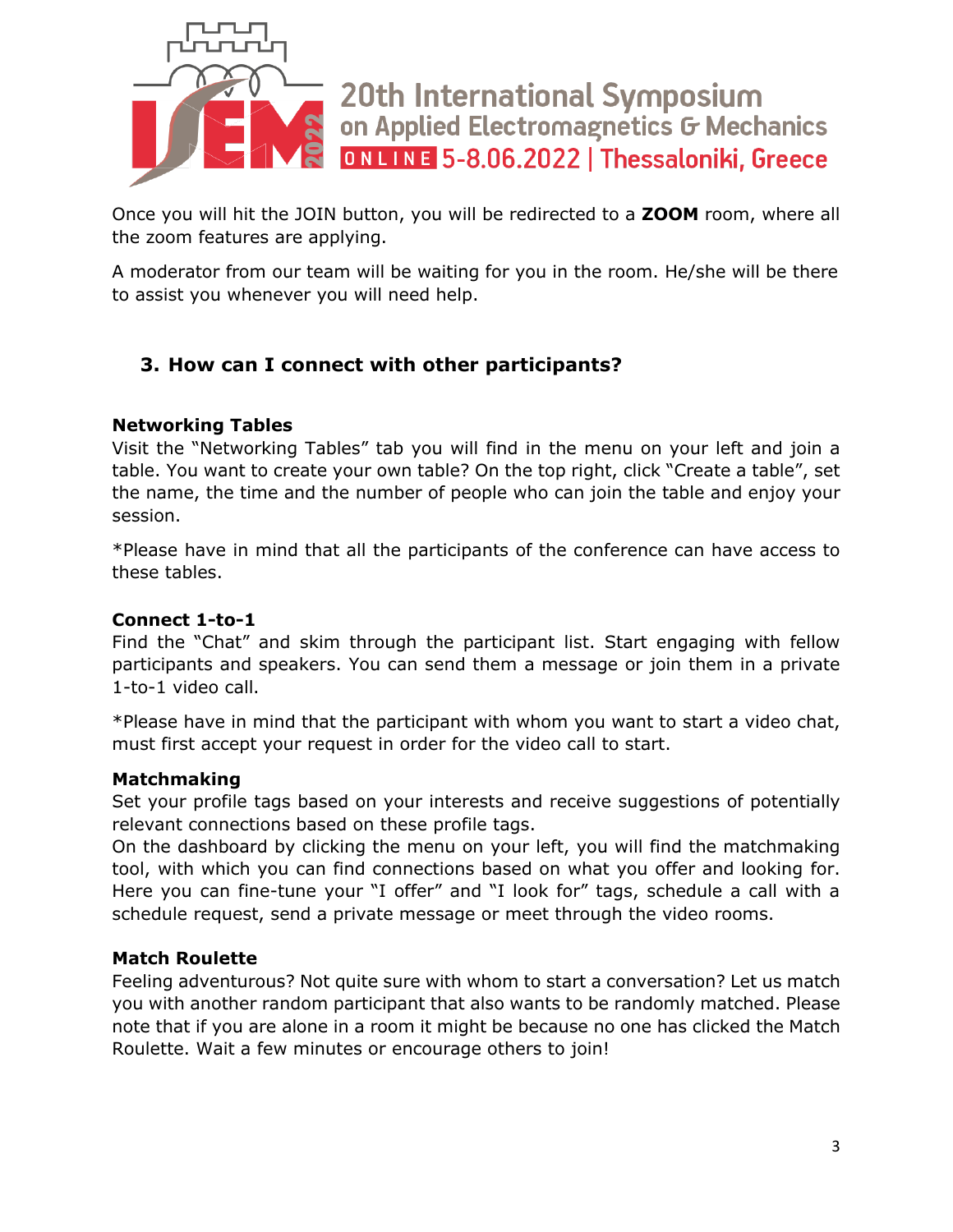

## **4. Where can I find the networking tables?**

As we have indicated before, the networking tables can be found at the main menu, here:



You can either join a networking table that already exists by clicking the "**JOIN"** button:

| $\circledcirc$<br><b>Dashboard</b>                        |                                                                                                                                    | <b>CREATE A TABLE</b>                 |
|-----------------------------------------------------------|------------------------------------------------------------------------------------------------------------------------------------|---------------------------------------|
| 自<br>My Program                                           | All<br>Day 2<br>Day 3<br>Day 1<br>Day 4<br>FRIDAY, AUGUST 06<br>THURSDAY, SEPTEMBER 09 FRIDAY, SEPTEMBER 10 SATURDAY, SEPTEMBER 11 | Activity<br><b>Event Feed</b><br>Chat |
| ஆ<br><b>Participants</b><br>$\Box$                        | $\sqrt[3]{}$                                                                                                                       | $\Xi$<br>o<br>$\odot$                 |
| <b>Posters</b><br>$\bigoplus$<br><b>Networking Tables</b> |                                                                                                                                    |                                       |
| $8 - 8$<br>Matchmaking                                    | Table #1<br>U<br>06/08/2021 11:11 - 12:11                                                                                          | No messages yet                       |
| 區<br><b>Speakers</b>                                      |                                                                                                                                    |                                       |
| $\qquad \qquad \blacksquare$<br><b>Media Library</b>      | • Waiting for other participants<br><b>JOIN</b>                                                                                    |                                       |
| ශ<br><b>Settings</b>                                      |                                                                                                                                    |                                       |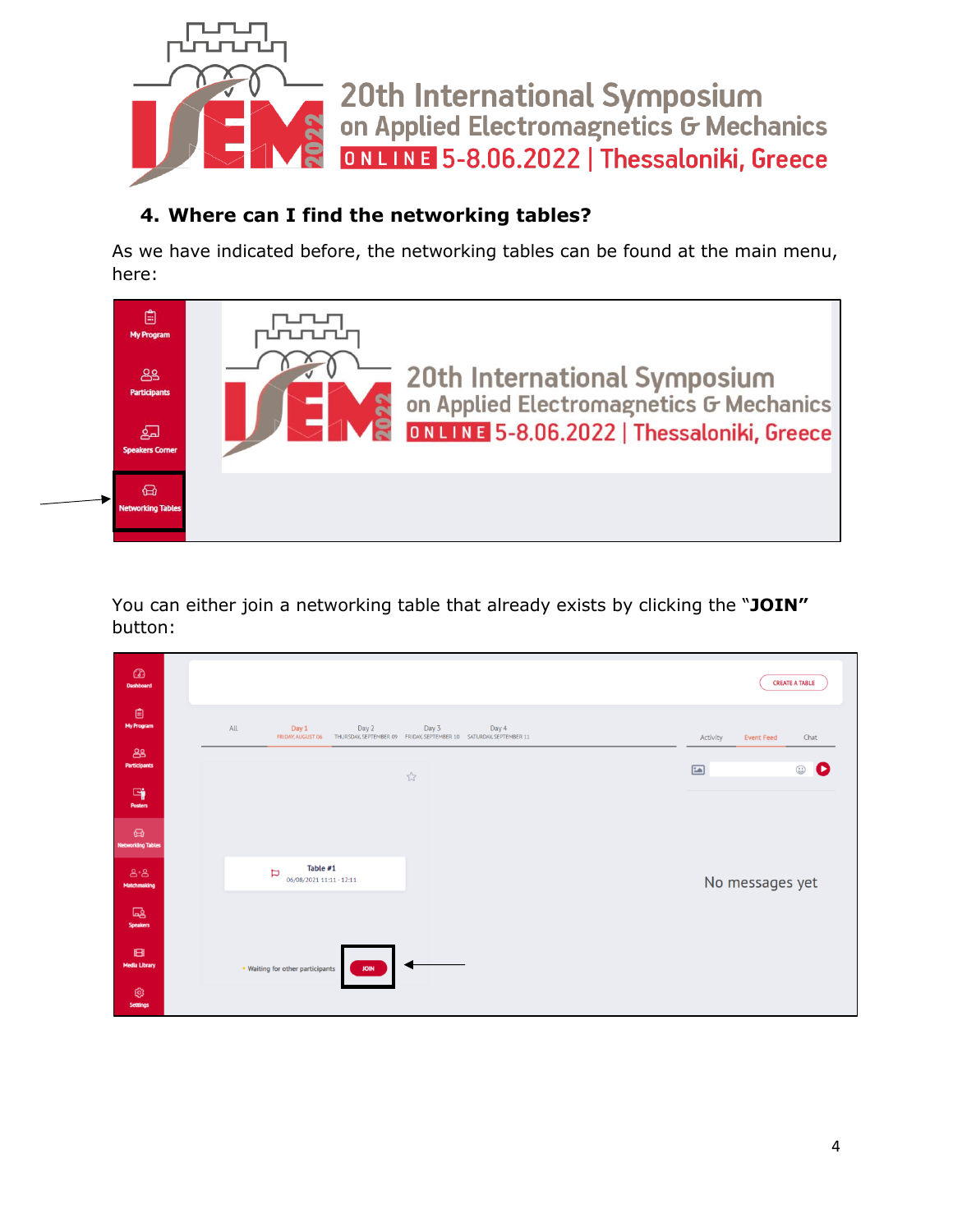

20th International Symposium<br>on Applied Electromagnetics & Mechanics<br>ONLINE 5-8.06.2022 | Thessaloniki, Greece

#### Or **create your own** here:

| $\circledcirc$<br><b>Dashboard</b>         |                                                                                                                                    | <b>CREATE A TABLE</b>                 |
|--------------------------------------------|------------------------------------------------------------------------------------------------------------------------------------|---------------------------------------|
| 自<br><b>My Program</b>                     | All<br>Day 2<br>Day 3<br>Day 1<br>Day 4<br>THURSDAY, SEPTEMBER 09 FRIDAY, SEPTEMBER 10 SATURDAY, SEPTEMBER 11<br>FRIDAY, AUGUST 06 | Activity<br><b>Event Feed</b><br>Chat |
| ஆ<br><b>Participants</b>                   | ☆                                                                                                                                  | Q<br>$\Xi$<br>$\odot$                 |
| $\Box$<br><b>Posters</b>                   |                                                                                                                                    |                                       |
| $\bigoplus$<br><b>Networking Tables</b>    |                                                                                                                                    |                                       |
| $A^*A$<br>Matchmaking                      | Table #1<br>$\overline{u}$<br>06/08/2021 11:11 - 12:11                                                                             | No messages yet                       |
| $\overline{\mathbb{L}}$<br><b>Speakers</b> |                                                                                                                                    |                                       |
| $\blacksquare$<br><b>Media Library</b>     | • Waiting for other participants<br><b>JOIN</b>                                                                                    |                                       |
| ශ<br><b>Settings</b>                       |                                                                                                                                    |                                       |

#### In the pop-up window:

| <b>Hello Angeli</b><br>Angelika K.                                                                                                                                                                            | Create a table                                                                                              |                                                                |                                                                                                           | $\boldsymbol{\mathcal{X}}$<br><b>YOUR SCORE</b><br><b>EVENT SCORE</b><br>236<br>10 |
|---------------------------------------------------------------------------------------------------------------------------------------------------------------------------------------------------------------|-------------------------------------------------------------------------------------------------------------|----------------------------------------------------------------|-----------------------------------------------------------------------------------------------------------|------------------------------------------------------------------------------------|
| $\circled{3}$<br>QPLAUB<br>Dash<br>2. Indicate the<br>starting and<br>My Pn<br>ending date and<br>time of your<br>e<br>Partic<br>table<br>$\Box$<br><b>Posters</b><br>$\bigoplus$<br><b>Networking Tables</b> | <b>NAME</b><br>Insert networking table title<br><b>STARTS AT</b><br>06/08/2021 12:00:00 PM<br><b>CANCEL</b> | 1. Name your table<br><b>ENDS AT</b><br>06/08/2021 01:00:00 PM | <b>LIMITED REGISTRATIONS</b><br>$\overline{2}$<br>6<br>12<br>100<br><b>CREATE</b><br>$\ddot{\phantom{1}}$ | 3. Indicate the<br>number of<br>participants<br>$\odot$<br>4.Click create          |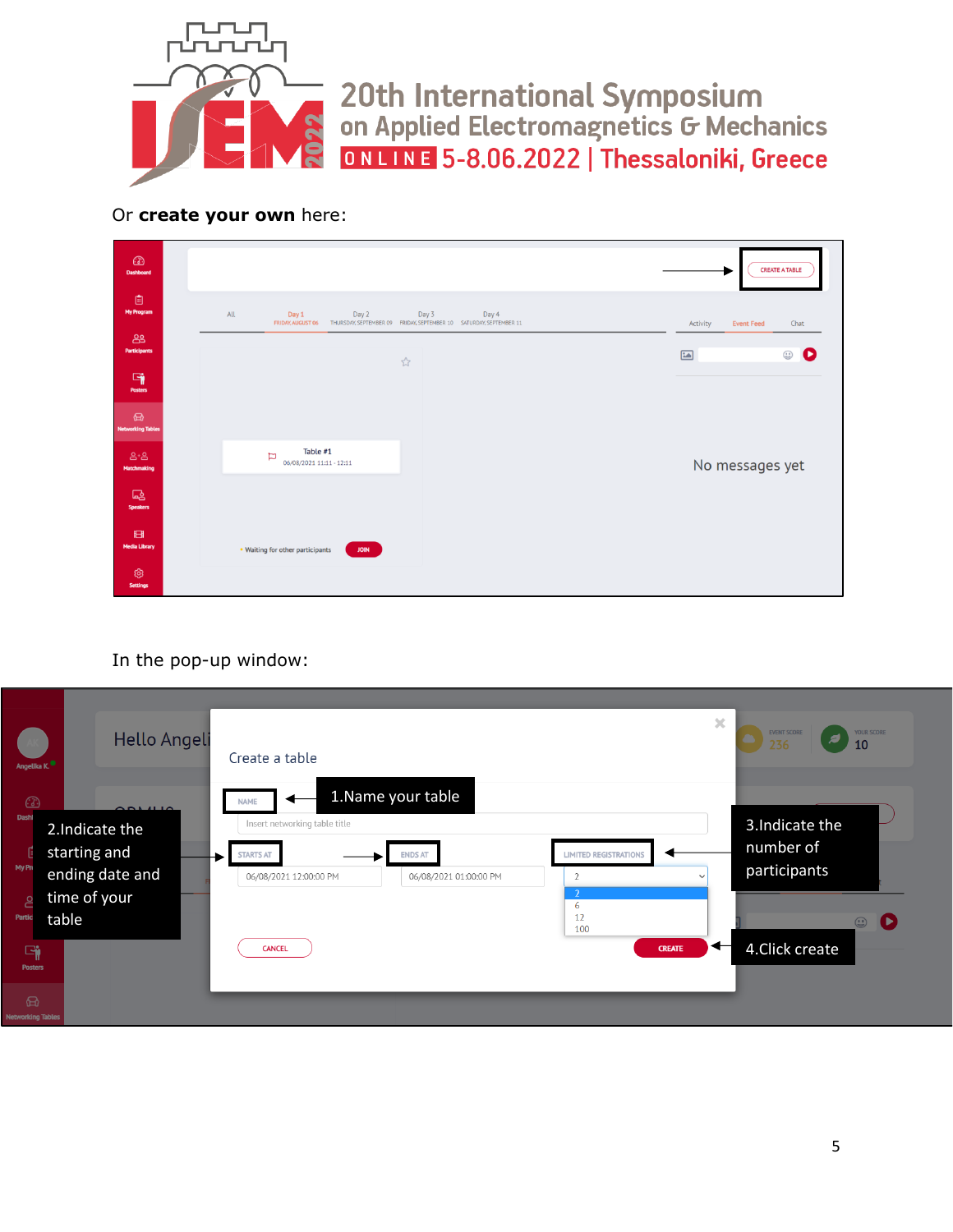

## **5. Where are the announcements?**

At the **Dashboard**, you can find all the announcements of the conference in the **"Event Feed"** here:

| Agenda: Day 1       |                                                                                          | Monday, 6 June 2022 |                                |           |
|---------------------|------------------------------------------------------------------------------------------|---------------------|--------------------------------|-----------|
| <b>All Sessions</b> | • Main Stage<br>• Room 2<br>• Breaks<br>$\bullet$ Room 1<br>$\bullet$ Room 3<br>• Room 4 |                     | Activity<br><b>Event Feed</b>  | Chat      |
|                     |                                                                                          |                     | $\boxed{\color{blue}\text{ }}$ | (* *)     |
| o                   | 08:30 - 09:00 (06/06/2022)   Main Stage                                                  | ☆ 田                 |                                |           |
|                     | Welcome Session (Main Stage)                                                             |                     | Mengyi Ren<br>(MR)             | 1 day ago |
|                     |                                                                                          |                     | design                         | ⊙ ∂       |
|                     | 09:00 - 10:15 (06/06/2022)   Main Stage                                                  | ☆ 田                 |                                |           |
|                     | Mo.PS: Plenary Session (Main Stage)                                                      |                     |                                |           |

You can also leave your own comments or upload images.

# **6. Where can I find help?**

If you encounter any trouble with the platform in a technical level, you can either join our friendly support team in this video room or, if you want to start a private conversation, reach us at [hello@scoocs.co](mailto:hello@scoocs.co)

| tīd                  |                                |                          |                                     |       |                                                                                       |       |                                                                                       |                              | All times are shown in the time zone of your device (EEST) |                  |
|----------------------|--------------------------------|--------------------------|-------------------------------------|-------|---------------------------------------------------------------------------------------|-------|---------------------------------------------------------------------------------------|------------------------------|------------------------------------------------------------|------------------|
| <b>Sponsors</b>      | Day 1<br><b>MONDAY, 6 JUNE</b> | Day 2<br>TUESDAY, 7 JUNE | Day 3<br>WEDNESDAY, 8 JUNE          |       |                                                                                       |       |                                                                                       |                              |                                                            |                  |
| ශ<br><b>Settings</b> |                                | 08:00<br>$\circ$         | 09:00<br>$ \circ$ $-$               | 10:00 | 11:00<br>$ \circ$ -                                                                   | 12:00 | 13:00<br>$\circ$ -                                                                    | 14:00<br>$\cdot$ $\circ$ $-$ | 15:00<br>$\cdot$ $\circ$ -                                 | 16:00<br>$\circ$ |
| $\odot$              | <b>HELP</b>                    | O Help Session           |                                     |       |                                                                                       |       |                                                                                       |                              |                                                            |                  |
| Help                 | <b>MAIN STAGE</b>              |                          | felcome<br>O Mo.PS: Plenary Session |       |                                                                                       |       |                                                                                       |                              | Mo.KL01: New Paradigms in<br>Nondestructive Evaluation     |                  |
|                      | <b>BREAKS</b>                  |                          |                                     |       | Br                                                                                    |       |                                                                                       | <b>Break</b>                 |                                                            |                  |
| ආ                    | ROOM 1                         |                          |                                     |       | O Mo.OIP.a: Optimization and Inverse Problems                                         |       | Mo.ME/NFT: Microwave Engineering / Nuclear Fusion<br>Technology                       |                              |                                                            |                  |
| Logout               | ROOM <sub>2</sub>              |                          |                                     |       | Mo.NEASP.a: Nondestructive Evaluation<br>(Electromagnetic and Mechanical methods) and |       | Mo.NEASP.b: Nondestructive Evaluation<br>(Electromagnetic and Mechanical methods) and |                              |                                                            |                  |
|                      | ROOM 3                         |                          |                                     |       | Mo.ASED.a: Analysis and Simulation of Electromagnetic<br><b>Devices</b>               |       | O Mo.MH.a: Micromagnetism, Hysteresis                                                 |                              |                                                            |                  |
|                      | ROOM 4                         |                          |                                     |       | O Mo.ESA.a: Electromagnetic Sensors and Actuators                                     |       | Mo.AMEDC.a: Advanced Magnetic Engineering,<br><b>Dynamics, Control</b>                |                              |                                                            |                  |
|                      |                                |                          |                                     |       |                                                                                       |       |                                                                                       |                              |                                                            |                  |